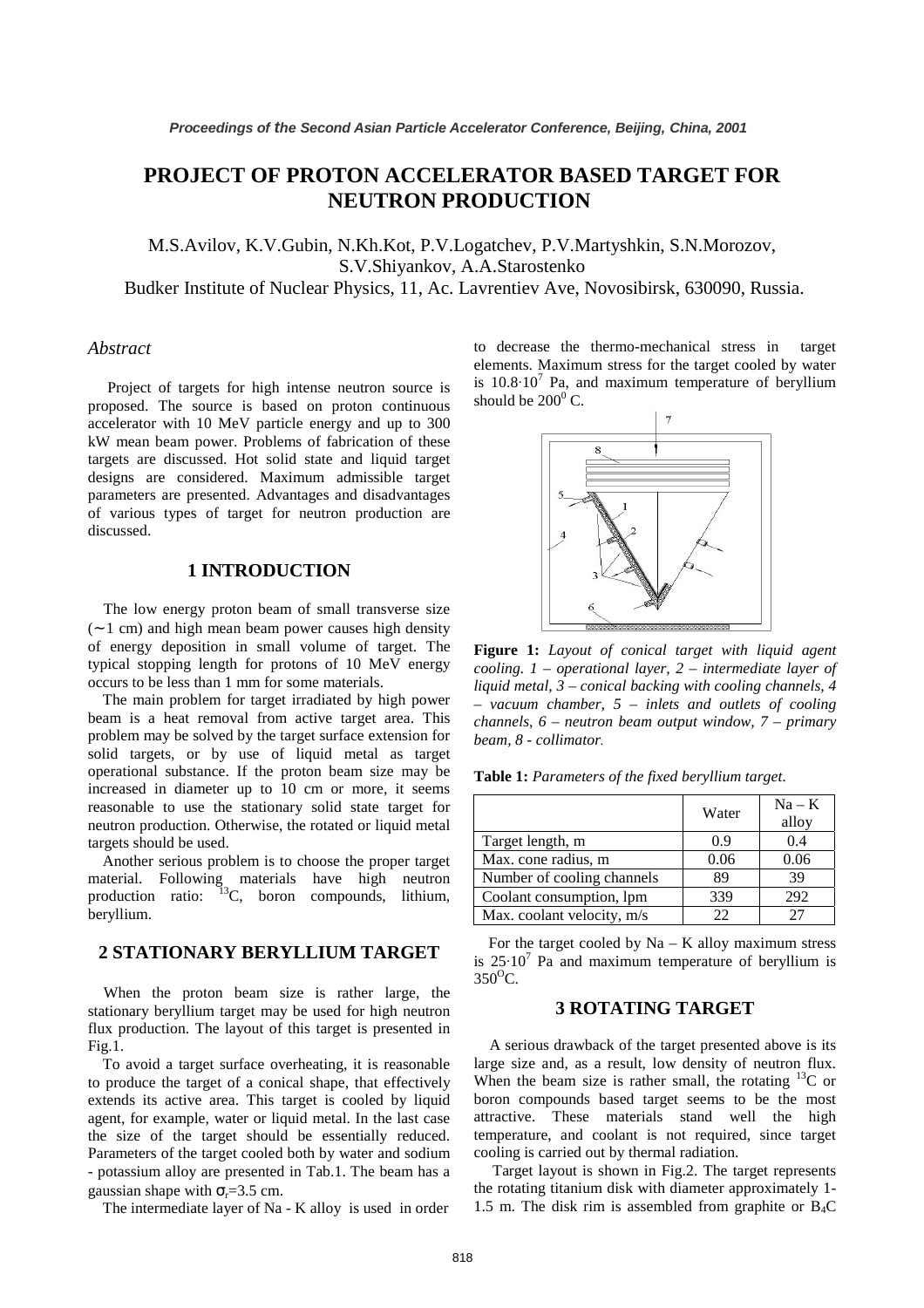plates. Plate thickness is about 2 mm (stopping length of 10 MeV protons in graphite and boron carbide is about  $0.7$  mm), width  $-1$ -2 cm, length  $-10$ -12 cm. The disk is set on the shaft 5 cm in diameter.



**Figure 2:** *Layout of rotating target.* 

 Target rotation is carried out with frequency 30-50 Hz and transferred to the vacuum chamber via magnetic clutch. The dissipation of heat is carried out in two watercooled semi-circle aluminum channels. Channels have two gaps: operating for incident beam, and technical for temperature measurements (bolometer). Graphite collimator, which also acts as beam position monitor, is placed opposite to the target. Behind the target the special graphite plate is placed for chamber protection and converter damage indication. The whole device is positioned inside the radiation shielding.



**Figure 3:** *Temperature distribution over the carbon plate irradiated by gaussian proton beam with* σ*=1 cm.* 

 Result of simulation of temperature distribution over MPG-class graphite plate irradiated by 300 kW gaussian proton beam is shown in Fig.3. Target diameter is 1 m. The front surface of target is hotter than the rear one, and the highest temperature is observed near the point with maximum power deposition. Highest temperature doesn't exceed  $2050^{\circ}$ C. The maximum termo-mechanical stress is about  $10^7$  Pa, that is 2 – 4 times less than the ultimate stress for graphite.

Another material suitable for intense neutron flux production is boron carbide. The production ratio for this material is higher than for carbon. Otherwise, the thermal conductivity of boron carbide is less than the one of carbon. As a result the temperature of target hot area is 30% higher than for carbon target.



**Figure 4:** *Highest temperature of boron carbide and carbon targets for various beam sizes vs. cyclic motion amplitude*.

 The maximum temperature of boron carbide and carbon targets for various beam size is shown in fig 4. Points correspond to the maximum temperature of carbon target at beam size 0.5 cm, 1 cm, 1.25 cm (top to bottom). The most reliable temperature of target seems to be  $2000^{\circ}$  $-2100^{\circ}$  C. To decrease the temperature to this value, the effective target area has to be extended by the cyclic motion of the target axis in vertical direction. The acceptable temperature value is reached when the motion amplitude is  $2.5 - 3$  cm.

 The maximum termo-mechanical stress of boron carbide target is about  $10^8$  Pa that is 500 times less than its ultimate stress.

## **4 LIQUID METAL TARGET**

 The target where hot area is removed from the active zone is based on liquid lithium technology and usually represents liquid lithium jet. Such target requires large consumption of liquid lithium. In this paper the alternative type of target is proposed. Liquid lithium is contained in a special tank - liquid lithium container (LLC), its sketch is shown in Fig 5.

 To avoid the local overheating, the liquid lithium has to be mixed up intensively. As a result, high temperature liquid lithium layers are mixed up with low temperature layers. The typical mixing size is approximately a few spot sizes of proton beam. By this way, liquid lithium mean temperature is maintained fixed except the area, located directly under the proton beam.

High melting point of lithium (190 $\mathrm{^0C}$ ) disables the use of water as a cooling agent, so liquid metals should be used as the heat carrier. After lithium is melted inside the tank, liquid metal should be loaded inside the cooling contour.

 Liquid metal coolant selection is defined by its melting point. Melting temperature has to be as low as possible,